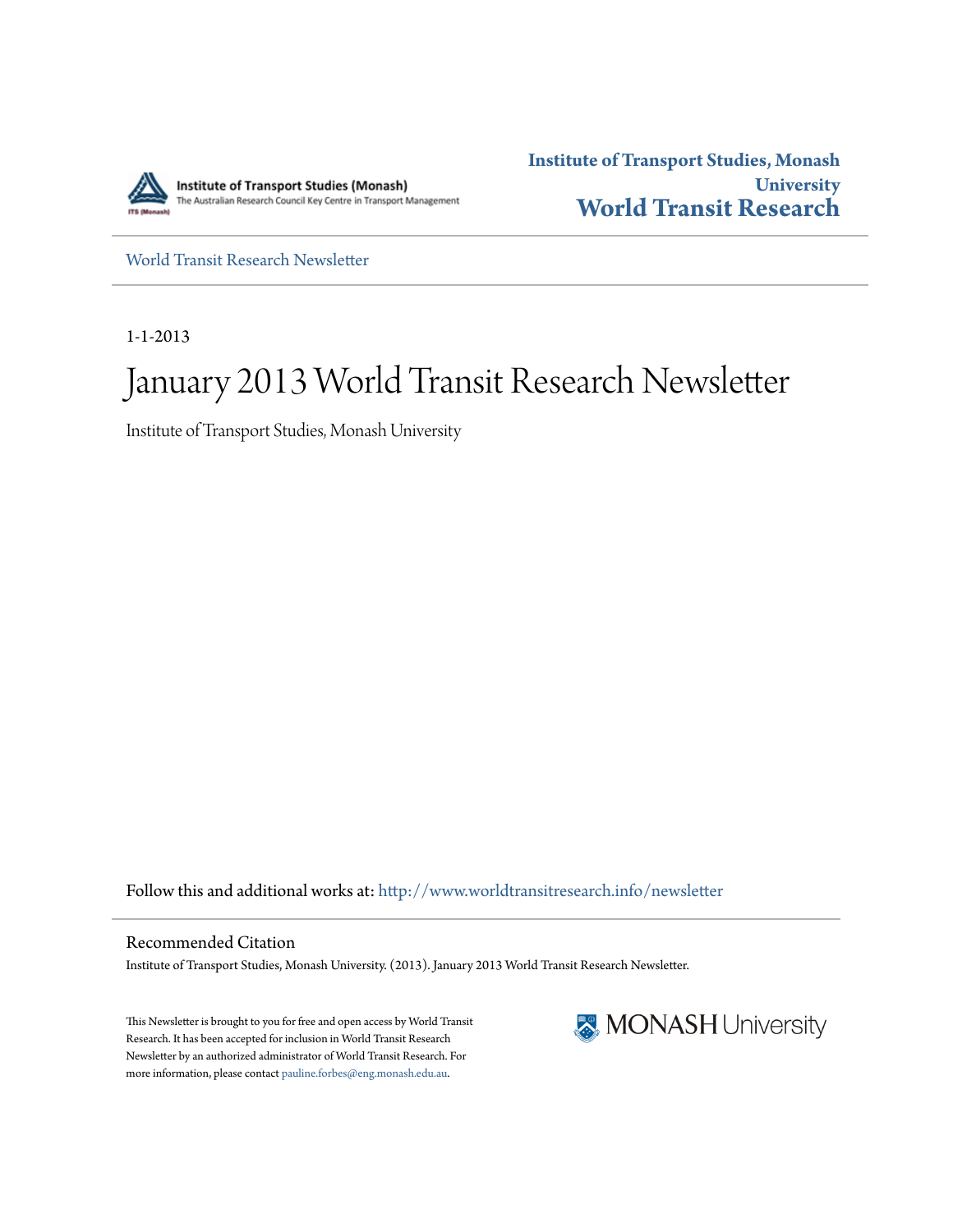

# **World Transit Research**

# **January 2013 Newsletter**

[http://www.worldtransitresearch.info](http://www.worldtransitresearch.info/)

Welcome to the fifteenth WORLD TRANSIT RESEARCH (WTR) clearinghouse newsletter. This newsletter, which is published bi-monthly, summarises new research published in the field which has been added to the World Transit Research clearinghouse research database.

WTR is now used by public transport researchers in over 7,000 cities and towns in 170 countries worldwide.

## **BACKGROUND**

World Transit Research (WTR) is designed to help public transport practitioners and researchers get easier access to quality research in the field of public transport planning. WTR is a free repository of research papers, reports, research abstracts and links to research findings from leading research journals indexed and searchable to ensure easier access to topics of interest. The site is developed and run by the Public Transport [Research Group](http://eng.monash.edu.au/civil/research/centres/its/research-activities/public-transport-planning.html) at the Institute of Transport Studies, Monash University. The clearinghouse performs the following functions:

- Search/Find The database is searchable on key words and also via a list of subject areas
- Newsletter Subscription Those accessing the website can enrol in a free email newsletter. This broadcasts new publications in the field every 2 months
- Links links to relevant associated sites are provided
- Submit Research Researchers can use the website to suggest items for inclusion in the database. Copyright requirements are described.

#### **NEWSLETTER**

Your recommendation can help grow our number of subscribers. Do you know someone interested in public transport research that would like to receive this newsletter? Ask them to go to<http://www.worldtransitresearch.info/> and enter their email address in the box provided under Newsletter.

### **NEW ADDITIONS**

World Transit Research clearinghouse now includes some 4,587 research reports/papers. Some 74 published papers have been added. The new ones are listed in the attached table. In addition new journals and relevant papers are also occasionally added from previous publication records.

### **CONTRIBUTE YOUR RESEARCH AND INCREASE YOUR CITATIONS**

Should you have any relevant papers that you think should be included in this repository, please log on to [www.worldtransitresearch.info](http://www.worldtransitresearch.info/) and click on the Submit Research icon. The WTR Clearinghouse is a very effective tool to increase author citations of research since it acts to publicise your research to those interested in this field.

# **UNSUBSCRIBE**

Click here to **unsubscribe** from this newsletter.

### **JOURNAL SUBSCRIPTIONS**

Articles on the following two pages denoted with an asterisk \* are from Journals that require a subscription to view the full article.

# **SUGGESTIONS WELCOMED**

If you have any queries or suggestions on how to improve our publication, we would love to hear from you at: [enquiries@worldtransitresearch.info](mailto:enquiries@worldtransitresearch.info)

### Pauline Forbes

Research Clearing House Manager [enquiries@worldtransitresearch.info](mailto:enquiries@worldtransitresearch.info) PH +61 3 9905 5568 Fax: +61 3 9905 4944

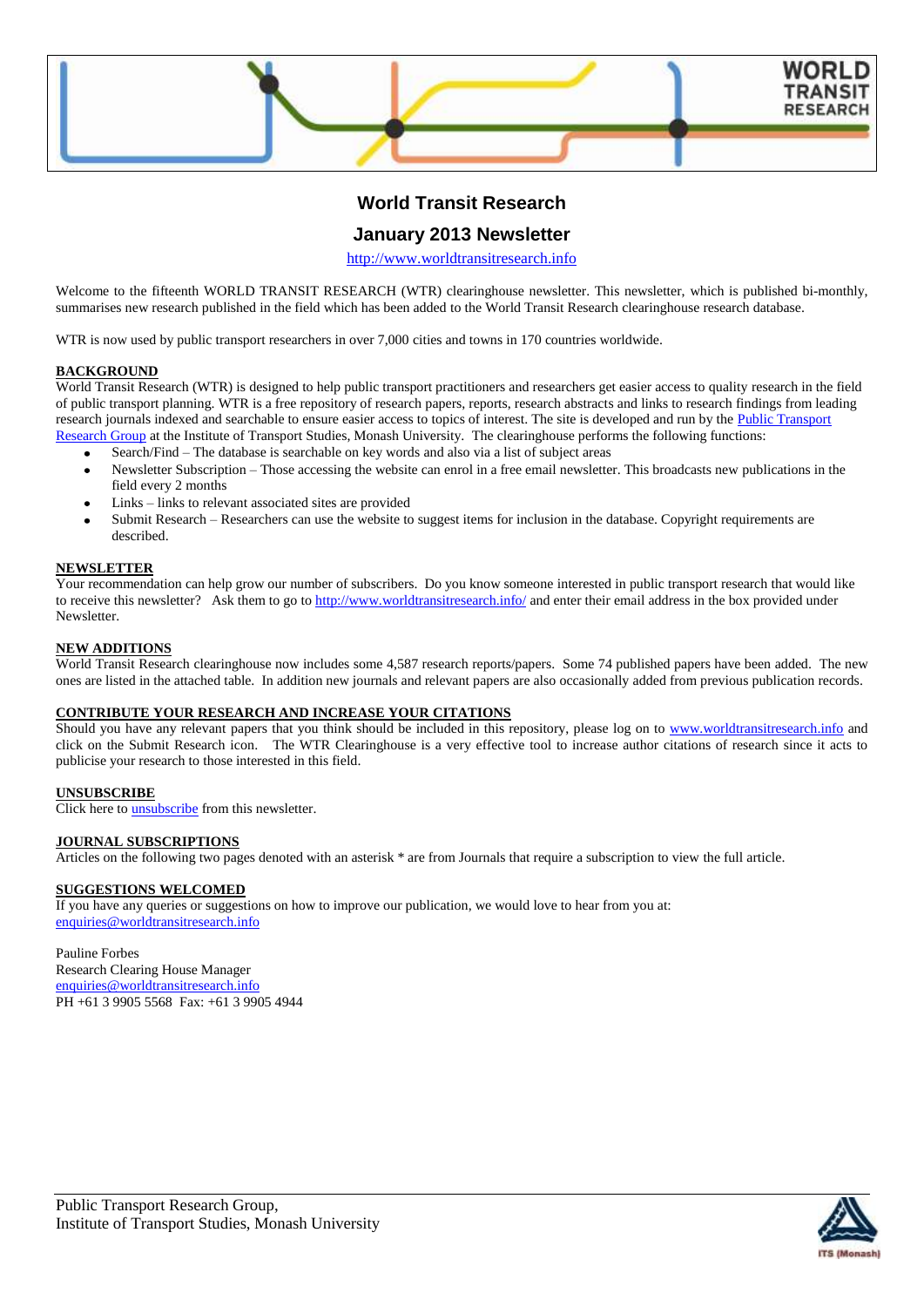# **WORLD TRANSIT RESEARCH – NEW RESEARCH PUBLICATIONS**

| <b>AUTHOR</b>                                   | <b>TITLE</b>                                                                                                                     | <b>DATE</b> |
|-------------------------------------------------|----------------------------------------------------------------------------------------------------------------------------------|-------------|
| G Currie, A Delbosc, P Forbes                   | World Transit Research, trends in Need, Supply and Use *                                                                         | 2013        |
| V Trozzi, I Kaparias, M G Bell, G Gentile       | A dynamic route choice model for public transport networks with boarding                                                         | 2013        |
|                                                 | queues <sup>*</sup>                                                                                                              |             |
| D Alderman, P Kingsbury, O J Dwyer              | Reexamining the Montgomery Bus Boycott: Toward an empathetic pedagogy                                                            | 2013        |
|                                                 | of the civil rights movement *                                                                                                   |             |
| L Eriksson, M Friman, T Gärling                 | Perceived attributes of bus and car mediating satisfaction with the work                                                         | 2012        |
|                                                 | commute *                                                                                                                        |             |
| S Mathur, C Ferrell                             | Measuring the impact of sub-urban transit-oriented developments on single-                                                       | 2012        |
|                                                 | family home values *                                                                                                             |             |
| S Mishra, S Sharma, S Khasnabis,                | Preserving an aging transit fleet: An optimal resource allocation perspective                                                    | 2012        |
| T V Mathew                                      | based on service life and constrained budget *                                                                                   |             |
| GO Duarte, GA Gonçalves, TL Farias              | Vehicle monitoring for driver training in bus companies - Application in two<br>case studies in Portugal *                       | 2012        |
| O Figueroa                                      | Four decades of changing transport policy in Santiago, Chile *                                                                   | 2012        |
| G Lyons, J Jain, Y Susilo, S Atkins             | Comparing rail passengers' travel time use in Great Britain between 2004 and                                                     | 2012        |
|                                                 | $2010*$                                                                                                                          |             |
| M Mahmoud, J Hine                               | Using AHP to measure the perception gap between current and potential                                                            | 2012        |
|                                                 | users of bus services                                                                                                            |             |
| I Tsapakis, B G Heydecker, T Cheng,             | How tube strikes affect macroscopic and link travel times in London *                                                            | 2012        |
| <b>B</b> Anbaraglu                              |                                                                                                                                  |             |
| I J Andréasson                                  | Personal rapid Transit as Feeder-Distributor to rail *                                                                           | 2012        |
| J G Allen, H S Levinson                         | Former electrified commuter railroads what are their lessons? *                                                                  | 2012        |
| A Salzberg, S Mehndiratta, Z Liu                | Urban rail development in China. The challenges ahead *                                                                          | 2012        |
| P Holleran, M Duncan                            | Sketch-level feasibility analysis of commuter rail service between Kannapolis                                                    | 2012        |
|                                                 | and Charlotte, North Carolina *                                                                                                  |             |
| Y Sun, R Xu                                     | Rail transit travel time reliability and estimation of passenger route choice                                                    | 2012        |
|                                                 | behavior analysis using automatic fare collection data *                                                                         |             |
| V Reis, R Macário                               | Competences gap in European Railways education *                                                                                 | 2012        |
| X Lai, P Schonfeld                              | Optimization of rail transit alignments considering vehicle dynamics *                                                           | 2012        |
| B Pender, G Currie, A Delbosc, Y Wang           | Proactive recovery from rail disruptions through provision of track crossovers                                                   | 2012        |
|                                                 | and bus bridging *                                                                                                               |             |
| P M Fischhaber, B N Janson                      | Preliminary analysis of light rail crashes in Denver, Colorado. Implications for                                                 | 2012        |
|                                                 | crash prediction and hazard index models based on railroads *                                                                    |             |
| L Creemers, M Cools, H Tormans, P J Lateur,     | Identifying the determinants of light rail mode choice for medium and long-                                                      | 2012        |
| D Janssens, G Wets                              | distance trips. Results from a stated preference study                                                                           |             |
| M Novales, E Conles                             | Turf Track for Light rail systems*                                                                                               | 2012        |
| G Currie, A Delbosc, J Reynolds                 | Modeling Dwell time for Streetcars in Melbourne, Australia and Toronto,                                                          | 2012        |
|                                                 | Canada *                                                                                                                         |             |
| D O Nelson, E Martinez, S Bonina                | Commuter rail. Balancing freight clearance with level boarding and Americans                                                     | 2012        |
|                                                 | with Disabilities Act accessibility requirements *                                                                               |             |
| L Naegeli, U Weidmann, A Nash                   | Checklist for successful application of Tram-Train Systems in Europe *                                                           | 2012        |
| T Litman                                        | Toward more comprehensive and multi-modal transport evaluation                                                                   | 2012        |
| Y C R Lai, Y H Liu, T Y Lin                     | Development of base train equivalents to standardize trains for capacity                                                         | 2012        |
|                                                 | analysis <sup>*</sup>                                                                                                            |             |
| M K Sameni, J M Preston<br>S Nurlaela, C Curtis | Value for Railway capacity assessing efficiency of operators in Great Britain *                                                  | 2012        |
|                                                 | Modeling household residential location choice and travel behavior and its<br>relationship with public transport accessibility * | 2012        |
| D Alves, L M Martinez, J M Viegas               | Retrieving real-time information to users in public transport networks: An                                                       | 2012        |
|                                                 | application to the Lisbon bus system *                                                                                           |             |
| C Richter, S Keuchel                            | Deriving constructs for hierarchical information integration experiments in                                                      | 2012        |
|                                                 | regional public transport *                                                                                                      |             |
| J M Del Castillo, F G Benitez                   | A methodology for modeling and identifying users satisfaction issues in public                                                   | 2012        |
|                                                 | transport systems based on users surveys *                                                                                       |             |